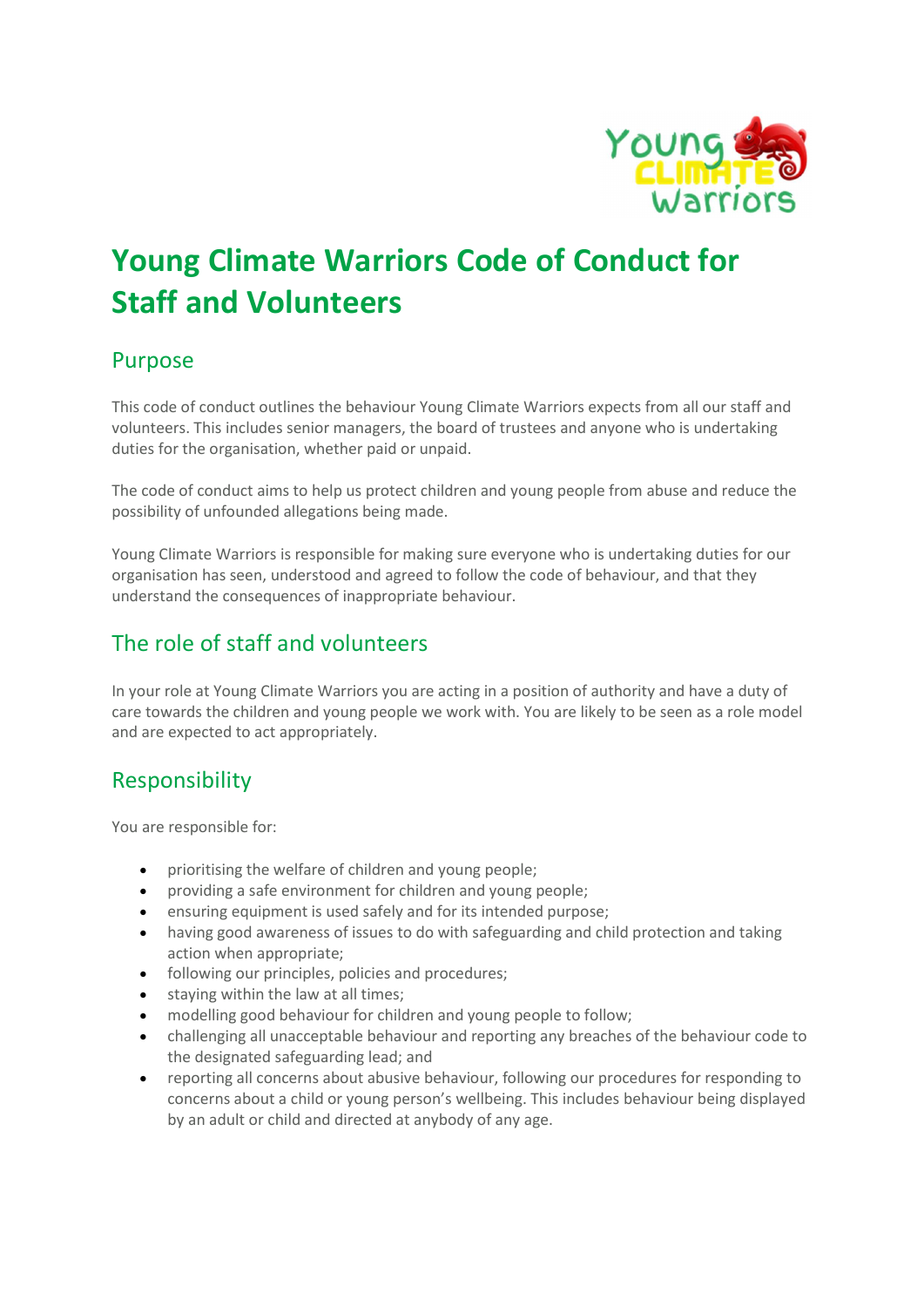# Rights

You should:

- treat children and young people fairly and without prejudice or discrimination;
- understand that children and young people are individuals with individual needs;
- respect differences in gender, sexual orientation, culture, race, ethnicity, disability and religious belief systems, and appreciate that all participants bring something valuable and different to the group/organisation;
- challenge discrimination and prejudice; and
- encourage young people and adults to speak out about attitudes or behaviour that makes them uncomfortable.

## Relationships

You should:

- promote relationships that are based on openness, honesty, trust and respect;
- avoid favouritism;
- be patient with others;
- exercise caution when you are discussing sensitive issues with children or young people;
- ensure your contact with children and young people is appropriate and relevant to the work of the project you are involved in;
- use Young Climate Warriors email accounts and avoid using personal email accounts when communicating with children and young people;
- ensure that whenever possible, there is more than one adult present during activities with children and young people;
- if a situation arises where you are alone with a child or young person, ensure that you are within sight or hearing of other adults;
- if a child specifically asks for or needs some individual time with you, ensure other staff or volunteers know where you and the child are; and
- only provide personal care in an emergency and make sure there is more than one adult present if possible.

# Respect

You should:

- **.** listen to and respect children at all times;
- value and take children's contributions seriously, actively involving them in planning activities wherever possible;
- respect a young person's right to personal privacy as far as possible; and
- if you need to break confidentiality in order to follow child protection procedures, it is important to explain this to the child or young person at the earliest opportunity.

## Unacceptable behaviour

When working with children and young people, you must not: